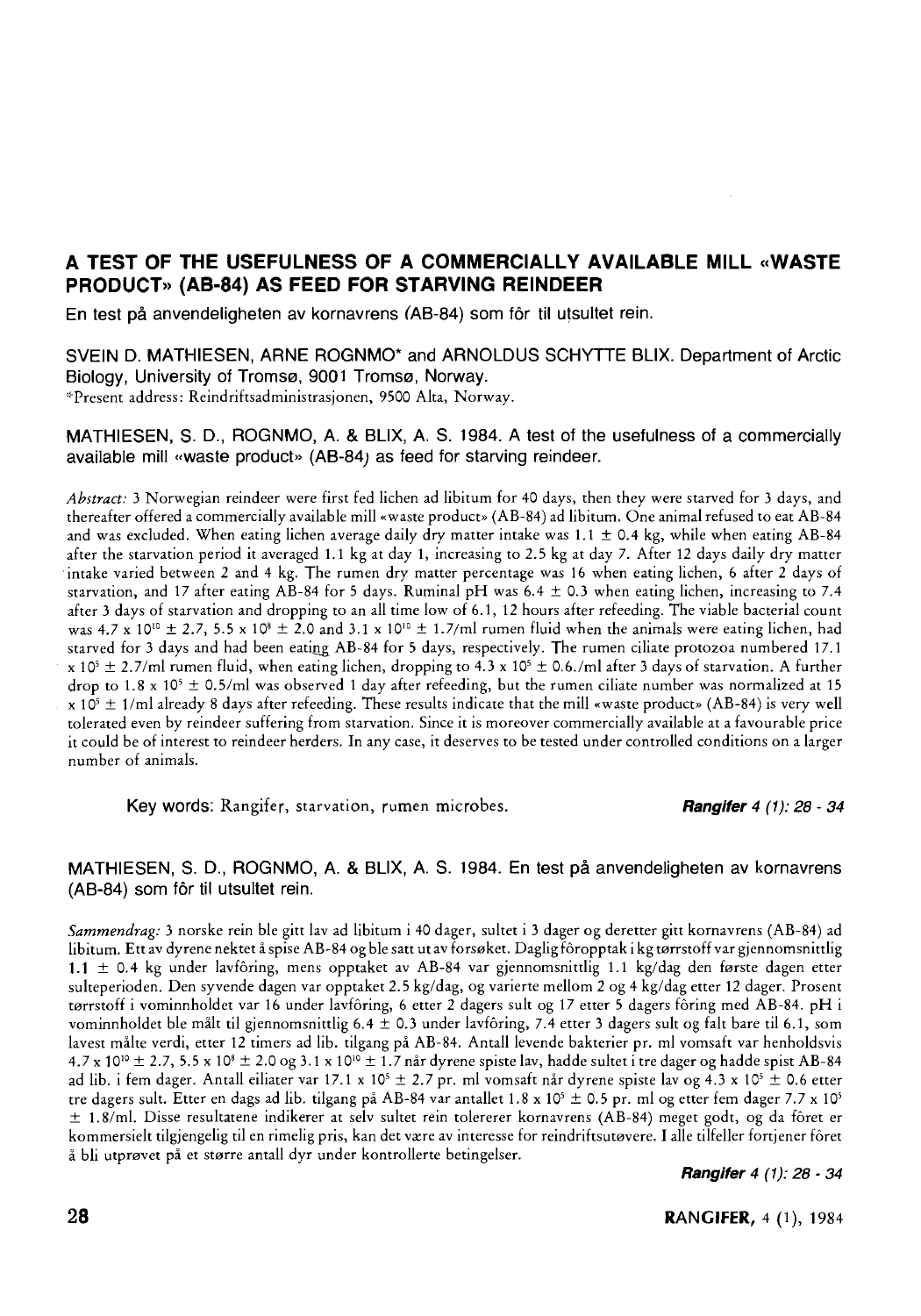### **MATHIESEN, S. D., ROGNMO, A. & BLIX, A. S. 1984. Koe viljaperkeen (AB-84) käyttökelpoisuudesta rehuna nälkiintyneelle porolle.**

*Yhteenveto:* **Kolmea norjalaista poroa ruokittiin jäkälällä ad libitum 40 päivää, annettiin nähdä nälkää 3 päivää ja sen**  iälkeen ruokittiin taas viljaperkeellä (AB-84) ad libitum. Yksi eläimistä kieltäytyi syömästä AB-84 ja näin ollen **jouduttiin poistamaan kokeilusta. Päivittäinen rehuntarve kuiva-ainekilossa oli keskimäärin 1.1 ± 0,4 kg jäkäläruokinnassa, kun taas AB-8 4 ruokinta oli keskimäärin 1.1 kg/päivässä ensimmäisenä päivänä nälkäkauden jälkeen. Seitsemäntenä rehunkulunki oli 2.5 kg päivässä, vaihdellen 2-4 kg päivässä 12 päivän jälkeen. Kuiva-ainesprosentti pötsinsisällössä oli 16 jäkäläruokinnassa, 6 kahden päivän nälän jälkeen ja 17 viisipäiväisen AB-8 4 ruokinnan jälkeen. Pötsinsisällön happamuus, p H mitattiin keskimäärin 6.4 ± 0.3 jäkäläruokinnassa, 7.4 kolmipäiväisen nälän jälkeen ja väheni vain 6.1:een, joka on alhaisin mitattu arvo, 12 tunnin AB-8 4 ruokinnan ad lib. jälkeen. Elävien bakteerien lukumäärä pötsinestemillilitraa kohti oli kyseelliset 4.7 x 10<sup>10</sup> ± 2.7, 5.5 x 10" ± 2.0, ja 3.1 x 10<sup>10</sup> ± 1.7 kun eläimet söivät jäkälää, olivat nälkiintyneet 3 päivää ja syöneet AB-8 4 ad üb. viisi päivää. Ciliatmäärä oli 17.1 x 10<sup>5</sup> ± 2.7 pötsinestemillilitraa kohti eläinten syötyä jäkälää ja 4.3 x 10<sup>5</sup> ± 0.6 kolmipäiväisen nälkiintymisen jälkeen. Yhden päivän AB-84 ruokinnan ad lib. jälkeen määrä oli 1.8 x 10<sup>5</sup> ± 0.5 millilitralta ja viiden päivän jälkeen 7.7 x 10<sup>5</sup> ± 1.8 millilitralta.** 

Nämä tulokset osoittavat, että jopa nälkiintynyt poro sietää viljaperkettä (AB-84) erittäin hyvin, ja koska rehua on **saatavana kohtuulliseen hintaan se voinee kiinnostaa poromiehiä. Joka tapauksessa rehua kannattaa kokeilla tarkkailtuin edellytyksin suuremmalle eläinryhmälle.** 

### *Rangif er 4 (1): 28 - 34*

## **INTRODUCTION**

In Scandinavia reindeer are often prohibited from access to food when snow and ice cover the range. It follows that the animals will suffer from starvation under such circumstances. The natural winter diet of reindeer primarily consists of lichen, and some reindeer herders are known to use lichen, harvested in the fall, as a feed supplement for reindeer during winter. Lichen has, however, high water content and is difficult to keep, unless it is frozen, and it is costly to obtain in adequate amounts. In attempts to satisfy the frequent demands for a commercially available feed which can be offered ad libitum to starving reindeer different concentrates have been tested. More often than not, however, starving reindeer suffer from digestive disturbances, or even die, when offered concentrates, unless they are gradually adapted to the feed.

This is at least in part due to the fact that most concentrates have a high content of easily soluble protein and carbohydrates. In reindeer not adapted to such a diet this produces an abrupt increase in ruminal fermentation rate which results in a lowering of rumen pH. This in turn favours the growth of lactate producing bacteria further depressing rumen pH. Ruminal acidocis depresses other microbes necessary for adequate digestion of this diet and also inhibits the motoric activity of the entire alimentary system. This results in the passage of undigested protein and carbohydrates from the rumen into the small intestine - ultimately leading to enteritis and death. It follows that

**RANGIFER,** 4 (1), 1984 **29** 

starved reindeer should be offered a diet high in fibre and low in soluble protein and carbohydrates to avoid an uncontrolled increase in rumen fermentation rate. A commercially available mill «waste product» (Table 1) seems to satisfy these demands. Moreover, in a pilot experiment we did not detect any appreciable ruminal acidosis or signs of indigestion when an animal fed only lichen for one mondi was offered this feed ad libitum after four days of complete starvation. Encouraged by this result we have presently investigated its effects on ruminal pH and microbial activity in starved reindeer in more detail.

## **MATERIAL AND METHODS**

Two 4 - 5 years old females and one 2 years old male Norwegian reindeer *(Rangifer tarandus tarandus)* obtained from a local herd outside Tromsø in early winter were used in this study. All three animals were surgically equipped with permanent rumen fistula (Hecker 1974). The two females had no previous experience with artificial feed while the male had. The latter was therefore innoculated with rumen fluid from the other two. All animals were kept in private outdoor pens and offered lichen and snow only for a period of 40 days after the fistulation, and then starved completely for 3 days. After this ordeal they were offered a fine-grained and pelleted ( $\varnothing$  = 9 mm) mill «waste product» (AB-84) ad libitum. Feeding always took place at 0900 h. The composition of this feed is given in (Table I). It should be noted that mill «waste products» may differ in its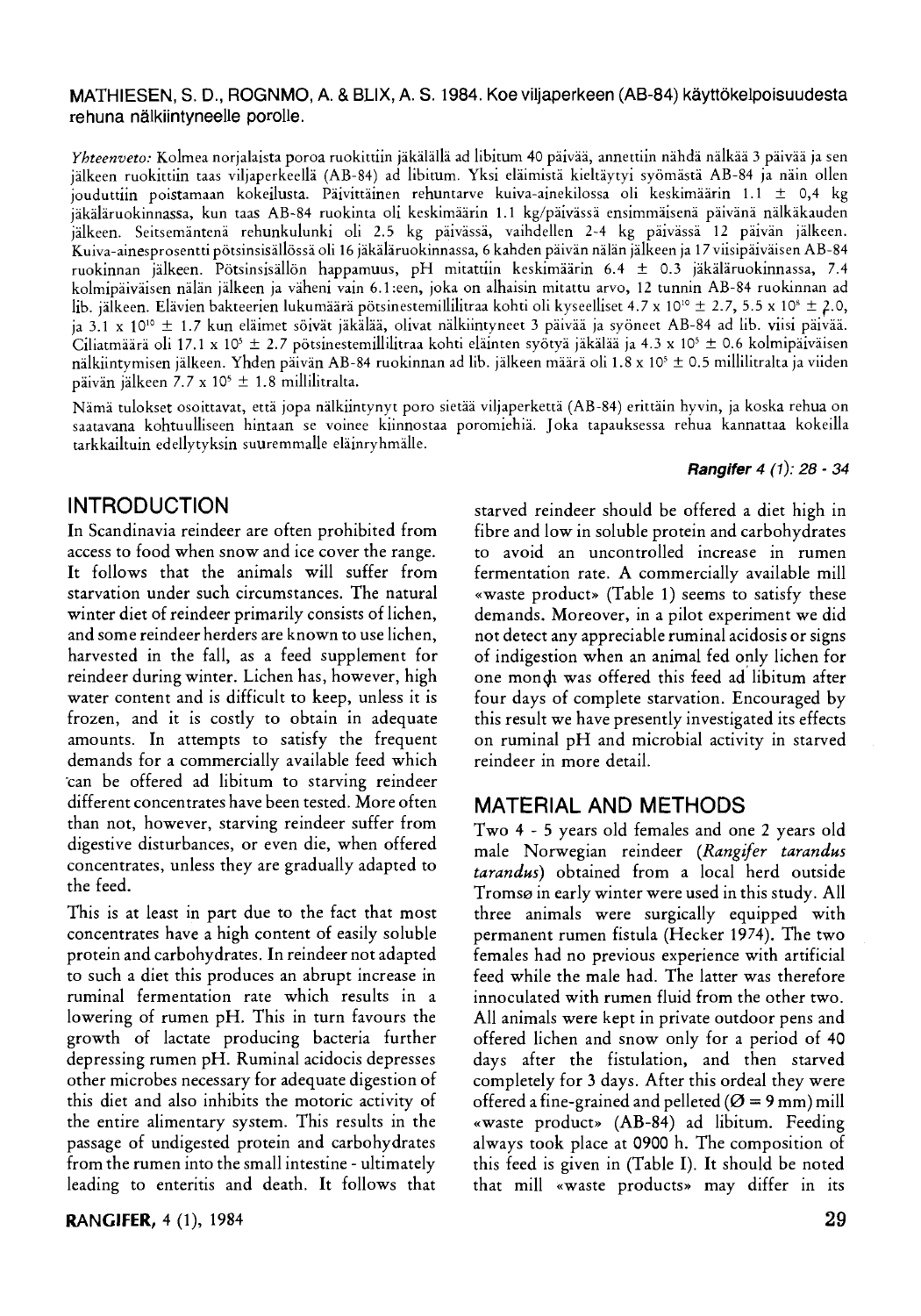composition, and that the results of this report only relate to the composition given in Table I. The main components of the feed are waste from the grain mills: small bits of straw from oats and barley, weeds, seeds of weeds, shaffs from oats and barley. Potato starch was used as a binding agent in the pelleting process. The feed is commercially available at about half the cost of RF-71 (Jacobsen and Skjenneberg 1976), but feed intake is normally greater when the animals are offered AB-84 ad lib. Thus, maintenance cost could run at about the same level. The food intake of each animal was measured daily and dry matter intake determined. Body weight was recorded at weekly intervals until the start of the starvation period, whereafter it was recorded every day.

Ruminal pH was measured at 0900, 1200, 1500 and/or 2000 h. using a Radiometer® GK 230 IC Electrode connecteu to a Radiometer $\bigcirc$  pH meter model 26. The electrode was introduced through the fistula and immersed in the rumen content for at least 3 min before any reading was recorded.

200 ml of rumen content was collected anaerobically through the fistula by use of a rumen pipette, at intervals, always at 0900 h. 50 ml of the rumen content was dried for determination of its dry matter percentage. The rest of the samples was strained through **iwo** layers of muslin, and the rumen fluid thereby obtained was used for determination of ruminal ciliate and viable bacterial numbers.

For the estimation of the total number of rumen ciliates 10 ml of rumen fluid was fixed in 3% glutaraldehyde. The samples were diluted in a phosphate buffer and the number of ciliates determined in 50  $\mu$ l pools on a plancton counting chamber under a light microscope (Imai and Otimoto, 1981, G. S. Coleman Pers. Comm.).

The number of viable bacteria pr. ml rumen fluid was determined after dilution and cultivation for 48 h in Hungate anaerobic tubes containing a general nonselective carbohydrate medium as substrate. The medium was prereduced by cystein, and rezauserin was used as an anaerobic indicator (Orpin, 1982).

# **RESULT S**

One of the animals, a very nervous female, refused to eat the mill «waste product» (AB-84) when it was offered after the starvation period, and was therefore excluded.



**Fig. 1. Dry matter intake in one male (O) and one female (•) Norwegian reindeer offered first lichen ad lib., and then after a 3-day starvation**  period, a mill «waste product» (AB-84) ad lib..

*Fig. 1. Terrstoff inntak pr. dag pr. dyr i form av lav (lichen) og kornavrens (AB-84) adskilt av en periode uten mat for en bukk* ( $\bigcirc$ ) *og en simle* ( $\bigcirc$ ).

Figure 1 shows the dry matter intake of the remaining animals. Average dry matter intake was 1.1 kg  $\pm$  0.4 kg/day when the animals were eating lichen ad lib.. When they were offered AB-84 after 3 days of starvation average dry matter intake was 1.1 kg at day 1, increasing almost linearly to 2.5 at day 7, whereafter dry matter intake stabilized in both animals at 4 and 2 kg/day, respectively.

The dry matter percentage of the rumen content was 16 when the animals were eating lichen, 6 after 2 days of starvation and again 17 after eating AB-84 ad lib. for 5 days.

Figure 2 shows the body weight development of the same period. Both animals lost weight when eating lichen, but rapidly gained weight when offered AB-84 ad lib. after the starvation period.

Figure 3 shows ruminal pH, which was  $6.4 \pm 0.3$ when the animals were eating lichen, increasing to 7.4 after 3 days of starvation and dropping to an all-time low of 6.1 twelve hours after refeeding with AB-84 ad lib..

Figure 4 shows the changes in the number of viable bacteria in response to starvation and refeeding. The number was 4.7 x  $10^{10} \pm 2.7$ /ml when eating lichen, dropping to  $6.5 \times 10^9 \pm 4.0$ /ml and  $5.5 \times$  $10^8 \pm 2.0$ /ml atter 2.5 and 3 days of starvation, respectively. After eating AB-84 ad lib. for 8 days, however, the number was back at 4.3 x  $10^{10} \pm$ 1.6/ml.

Figure 5 shows the changes in the number of rumen ciliates in response to starvation and refeeding. When the animals were eating lichen 1.7 x 10 $^{\circ}$   $\pm$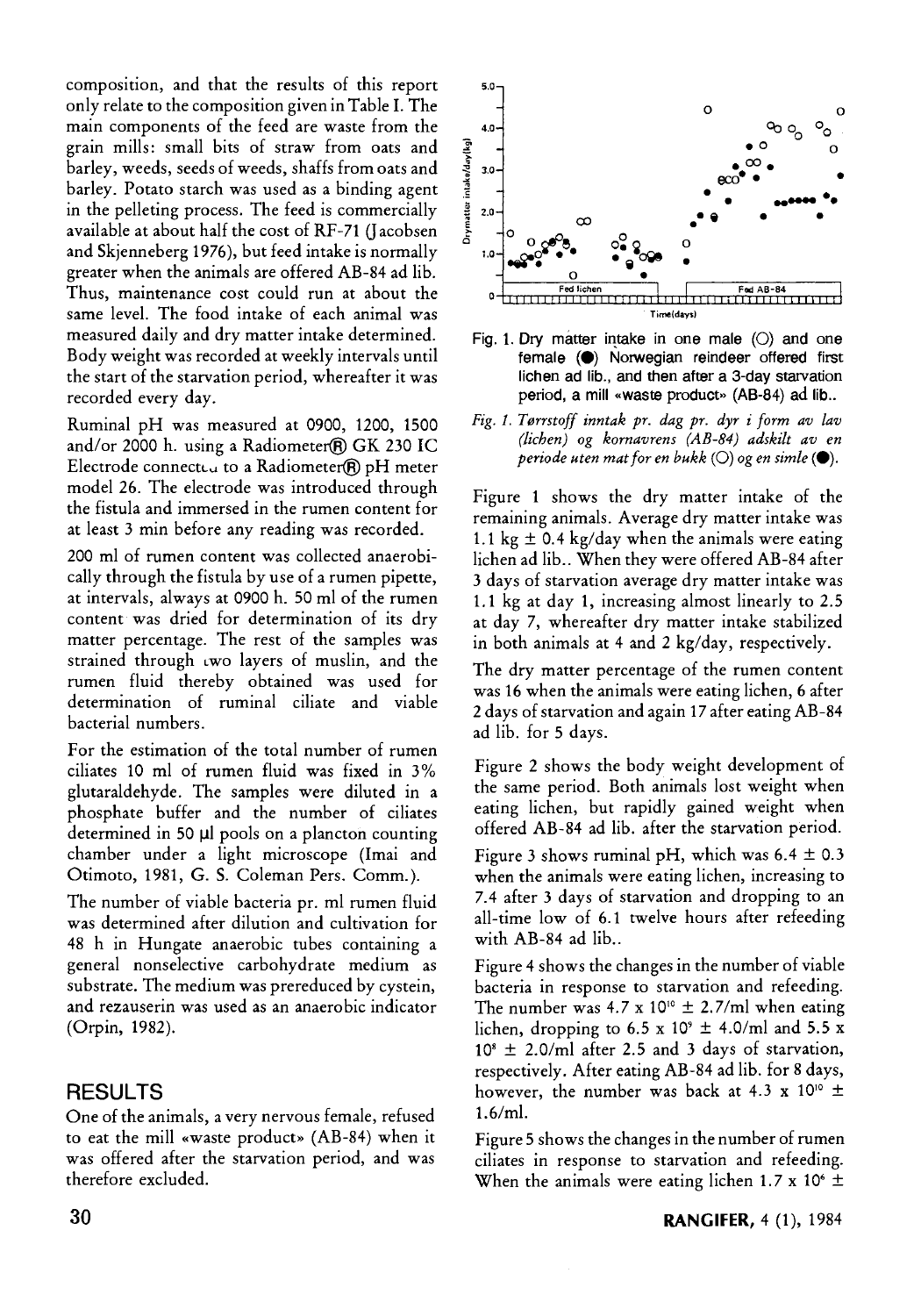

- Fig. 2. Body weight of one male (O) and one female ( $\bullet$ ) **Norwegian reindeer while offered lichen ad lib., during 3 days of complete starvation, and while offered a mill «waste product» (AB-84) ad lib..**
- *Fig. 2. Kroppsvektutviklingen for en bukk* **(O)** *og en simle (•) som først fikk lav (lichen) ad lib., så sultet og til slutt fikk kornavrens (AB-84) ad Ub..*

2.7/ml were found. After 3 days of starvation the number had dropped to 4.3 x 10<sup>5</sup>  $\pm$  0.6/ml. This represents a loss of 75% of the total rumen ciliate population. The number of rumen ciliates continued to drop (to  $1.8 \times 10^5 \pm 0.5$ /ml) the first day after refeeding with AB-84, but was back at 1.5 x 10<sup>6</sup>  $\pm$  1.0/ml already after 8 days of eating AB-84 ad libitum.

### **DISCUSSION**

This study indicates that our mill «waste product» AB-84 is tolerated very well, even when offered ad libitum to reindeer suffering from starvation. Thus, we did not detect signs of severe ruminal acidosis (Fig. 3) and there was a very rapid recovery of both bacteria (Fig. 4) and ciliate protozoa (Fig. 5) upon refeeding with AB-84 after the starvation period. The relatively high fibre content of AB-84 probably stimulates rumination and thereby salivation more than most «highyield» concentrates. Haufman et al. (1979) suggest, that at least 20% crude fibre is required in the diet to give adequate



Fig. 3. Ruminal  $pH$  of a male  $(O)$  and a female  $(\bigcirc)$ **Norwegian reindeer, offered first lichen ad lib., and then, after a 3-day starvation period, a mill «waste product" (AB-84) ad lib. Measurements were made at 0900, 1200, 1500 and/or 2000 h.** 

*fig.* 3. *pH i* vominnhold hos en bukk  $(\bigcirc)$  og en simle  $(\bullet)$ *først gitt lav (lichen) ad lib., sd sultet og dernest gitt kornavrens (AB-84) ad lib., registrert klokken 0900, 1200, 1500 og/eller 2000 hver dag.*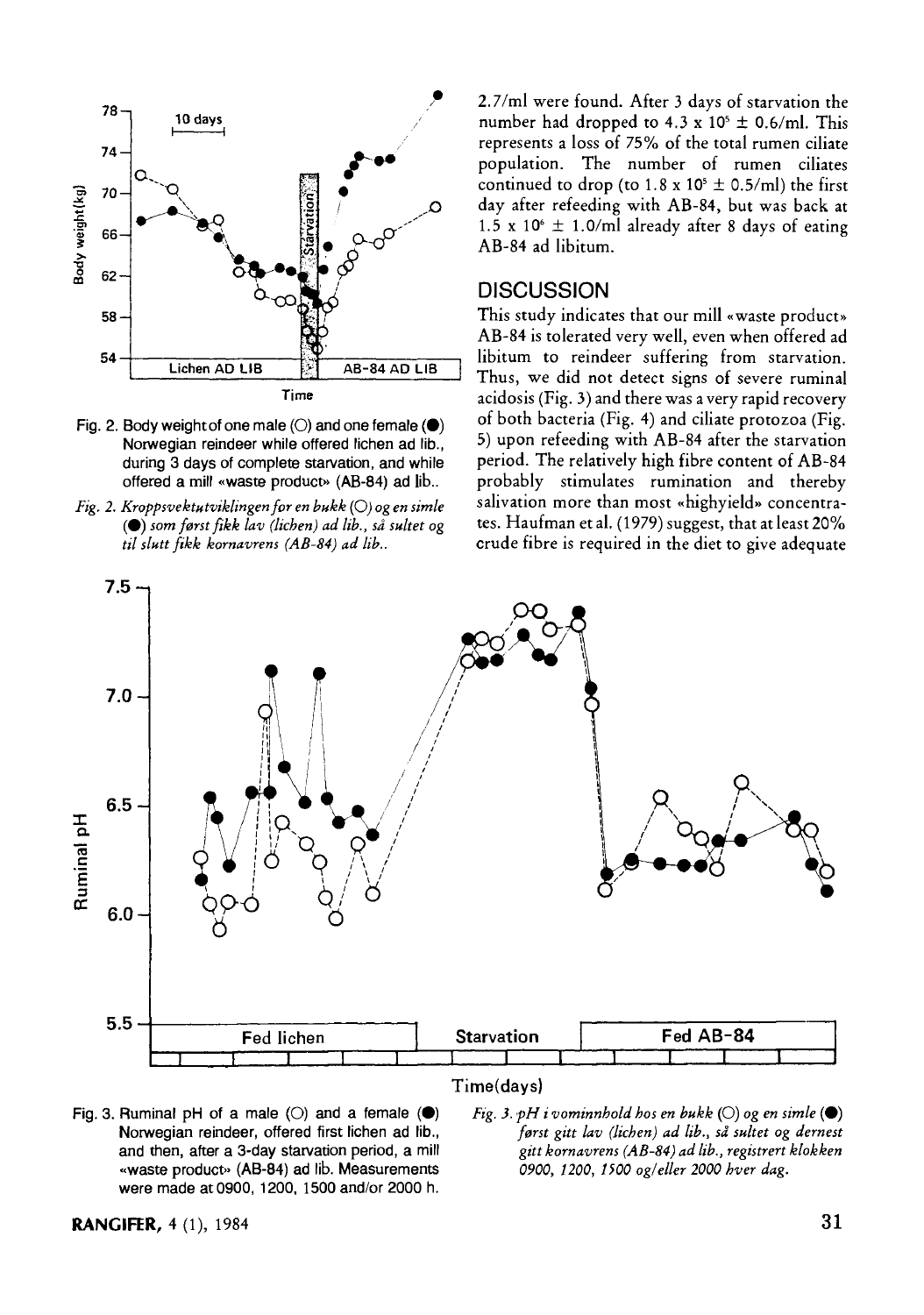

- **Fig. 4. The number of viable bacteria/ml rumen fluid in two different Norwegian reindeer (mean and standard deviation): A - when eating lichen ad lib.; B - after complete starvation for 2.5 days; C - after 3 days of complete starvation; D - after eating (AB-84) ad lib. for one day; E - for 5 days and F - for 8 days.**
- *Fig. 4. Levende bakterier pr. ml vominnbold i to reinsdyr (middel verdi ± standard avvik). A - ad lib. tilgang på lav; B - etter 2 dagers sult; C - etter 3 dagers sult; D - etter en dag ad lib. tilgang på kornavrens (AB-84); E og F - etter henholdsvis 5 og 8 dager ad lib. tilgang på kornavrens (AB-84).*



salivation for a satisfactory ruminal pH-regulation.

In this respect the large diameter of the pellets used in this study probably also put a restraint on the ruminal fermentation and thereby avoiding an uncontrolled reduction of pH.

Haufman et al. (1979) has, moreover, reported that the ciliate protozoa may excert a similar effect on ruminal fermentation by their significant uptake of starch. The fact that our AB-84 feed supports the growth of ciliate protozoa instead of destroying them as most concentrates do after abrupt changes in the diet (Dirksen 1970) is in support of the view that the ciliates contribute to the «buffering» of the rumen during excessive intake of carbohydrates. The drop in the number of rumen ciliate protozoa the first day after refeeding with AB-84 is probably due to a temporary increase in the outflow from the rumen following a very low rumen water turnover rate during starvation (Mathiesen, unpublished).

Unlike Bøe and Jacobsen (1981) and Bøe et al. (1982) using the reindeer feed, RF-71, we did not detect any signs of irregular appetite or symptoms of indigestion in our animals when using AB-84. This finding is supported by the fact that the dry matter percentage of the rumen content of our animals was similar after eating AB-84 for five days as compared with when they were eating lichen. The high content of vitamin-B in grain products, known to stimulate appetite in ruminants, could have contributed to the steadily increasing intake of AB-84 after the starvation period in our animals (Fig. 1). The exceedingly rapid increase in body weight during the first few days of refeeding with AB-84, is at least in part caused by a much increased rumen water volume, as compared to when the animals were eating lichen (Mathiesen, unpublished).

- **Fig. 5. The number of rumen ciliate protozoa/ml rumen fluid in two different Norwegian reindeer (mean ± standard deviation). A - when eating lichen ad lib.; B - after 3 days of complete starvation; C after eating (AB-84) ad lib. for 1 day; D - for 2 days; E - for 5 days; and F - for 8 days.**
- *Fig. 5. Antall ciliater pr. ml vominnhold i to reinsdyr (middelverdi ± standard avvik). A - ved ad lib. tilgang på lav; B - etter 3 dagers sult; C - etter en dags ad lib. tilgang på kornavrens (AB-84); D etter to dagers ad lib. tilgang på kornavrens (AB-84); E og F - etter henholdsvis 5 og 8 dager ad lib. tilgang på kornavrens (AB-84).*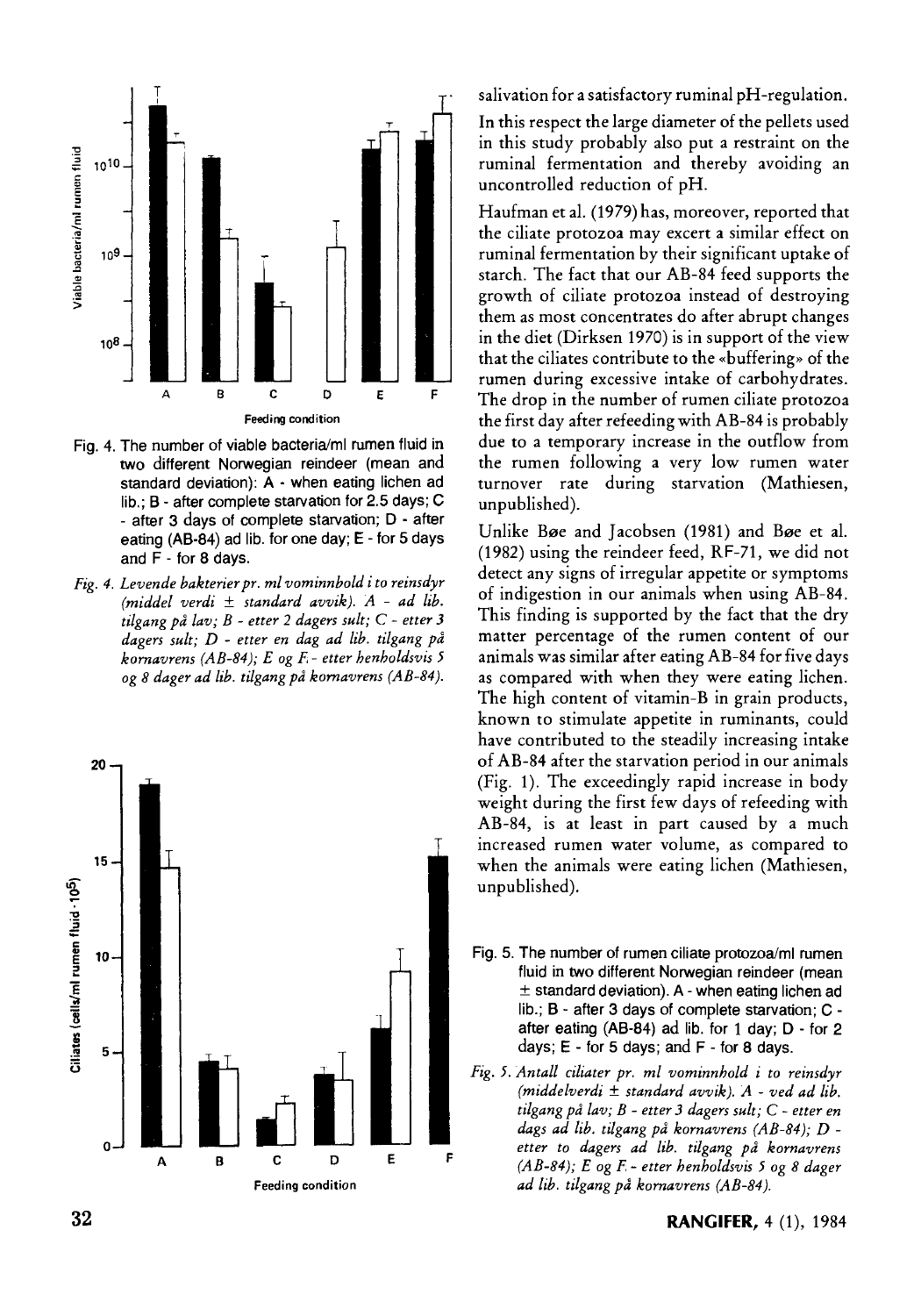### **Table 1. Chemical composition of a mill «waste product» (AB-84) as compared with lichen\* (components in percent of dry matter)**

|                                        | Mill «waste product» (AB-84)**<br>Kornavrens (AB-84) | Lichen<br>Lav |
|----------------------------------------|------------------------------------------------------|---------------|
| Dry matter<br>Tørrstoff                | 90.8                                                 | 33.9          |
| Organic matter<br>Organisk stoff       | 93.6                                                 | 98.6          |
| Total crude protein<br>Total råprotein | 8.5                                                  | 3.1           |
| Ether extract<br>Eterekstrakt          | 2.7                                                  | 1.7           |
| <b>NFE</b><br>NFE                      | 54.0                                                 | 61.2          |
| Crude fibre<br>Trevler                 | 19.0                                                 | 32.6          |
| Ash<br>Aske                            | 6.6                                                  | 1.4           |

*Kjemisk sammensetning av kornavrens (AB-84) og lav (prosent av tørrstoff)* 

**(Data from Jacobsen og Skjenneberg 1976).** 

 $**$  It should be noted that the mill «waste products» may differ from batch to batch - and that the results in this report only relate to the AB-84 composition.

*Det er viktig å være oppmerksom på at sammensetningen av kornavrens kan variere og at resultatene som presenteres ber forutsetter en sammensetning som angitt for AB-84.* 

Matre (1981) has reported symptoms of mechanical destruction of the intestinal tract when using a mill «waste product» for prolonged periods in cattle. This potential problem has not been investigated in any detail using AB-84 in reindeer, but we have kept reindeer on AB-84 only, for a period of seven months, without apparent ill effects. In any case, there is no need, or reason, for the use of AB-84, or any other concentrate for that matter, for prolonged periods; only in times of nutritional crisis.

In such circumstances it is, of course, imperative that the animals eat what they are offered. Reindeer are notorious for being very selective in what they **eat** and suspicious of new food-items. Accordingly, one of our animals, a very nervous female, refused to eat our AB-84 feed. Such incidents of poor cooperation could possibly be avoided if the animals of the herd were accustomed to this feed during marking and slaughtering round-ups during summer and autumn.

In conclusion, this study indicates that our mill «waste product» AB-84 is very well tolerated by

reindeer, even after periods of acute starvation. It is moreover commercially available at a favourable prize, and could be of interest to reindeer herders. In any case, it should be in the interest of our reindeer management authorities to test it under controlled conditions on a larger scale than we have had the means to do.

#### *ACKNOWLEDGEMENTS*

We thank Dr. H. Lysnes for help in determining the **chemical composition of the feed (AB-84) used in this study, Kirsten Zachariassen for excellent caretaking of our experimental animals and Dr. R. Hotvedt for providing anaesthesia for them during surgery.** 

**Supported in part by the Norwegian Reindeer Administration.** 

### **RANGIFER,** 4 (1), 1984 **33**